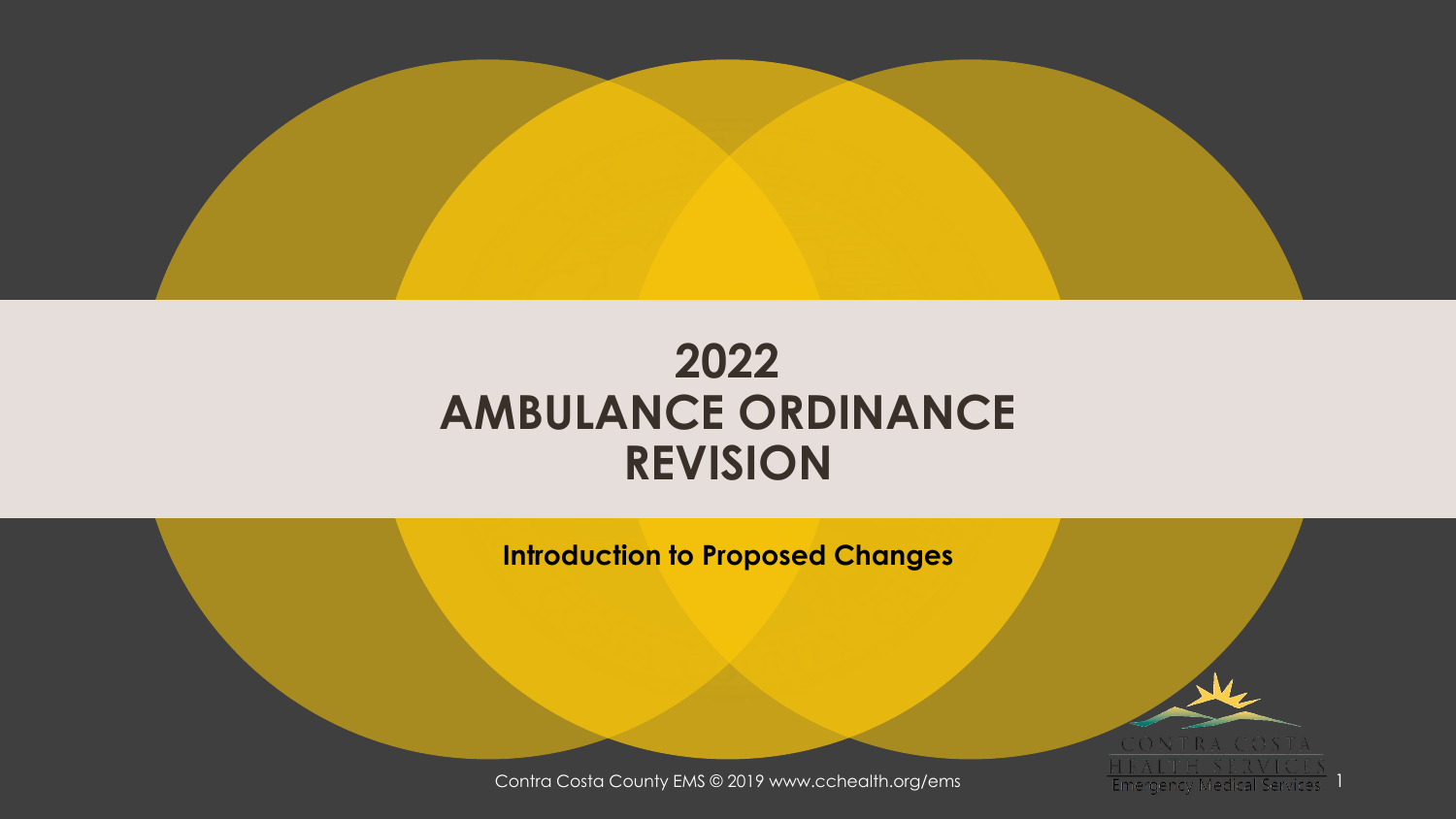## **History of Current Ambulance Ordinance and EMS Act**

- Ambulance ordinance created in late 1970's
- Last update was 1983
- EMS Act created in 1986
- Existing ordinance focused on 9-1-1 system and EOA bidding
- Limited oversight of private EMS
- Existing ordinance provides no oversight of private EMTs, critical care, or special event medical services staffing or special events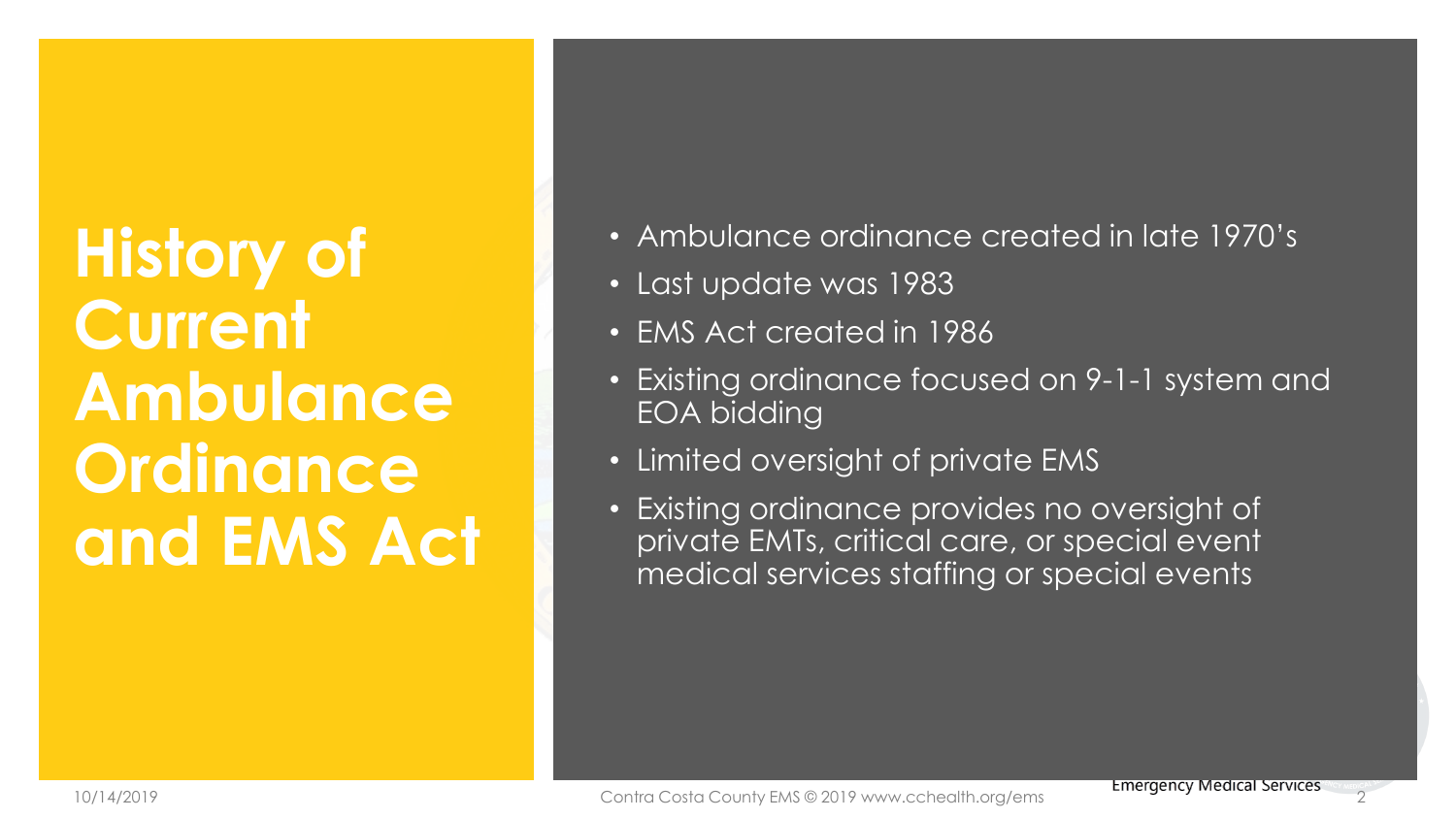### **OVERVIEW OF PROPOSED CHANGES**

- Ordinance renamed
- Definitions Revised
- Incorporates AB 389
- Application criteria for private ambulance permit revised
- Ambulance permit now Certificate of Operation
- Suspension, revocation and reinstatement procedures for Certificates of Operation
- Authority for LEMSA to create policies for communications, vehicle requirements, data reports, technology and other EMS related operations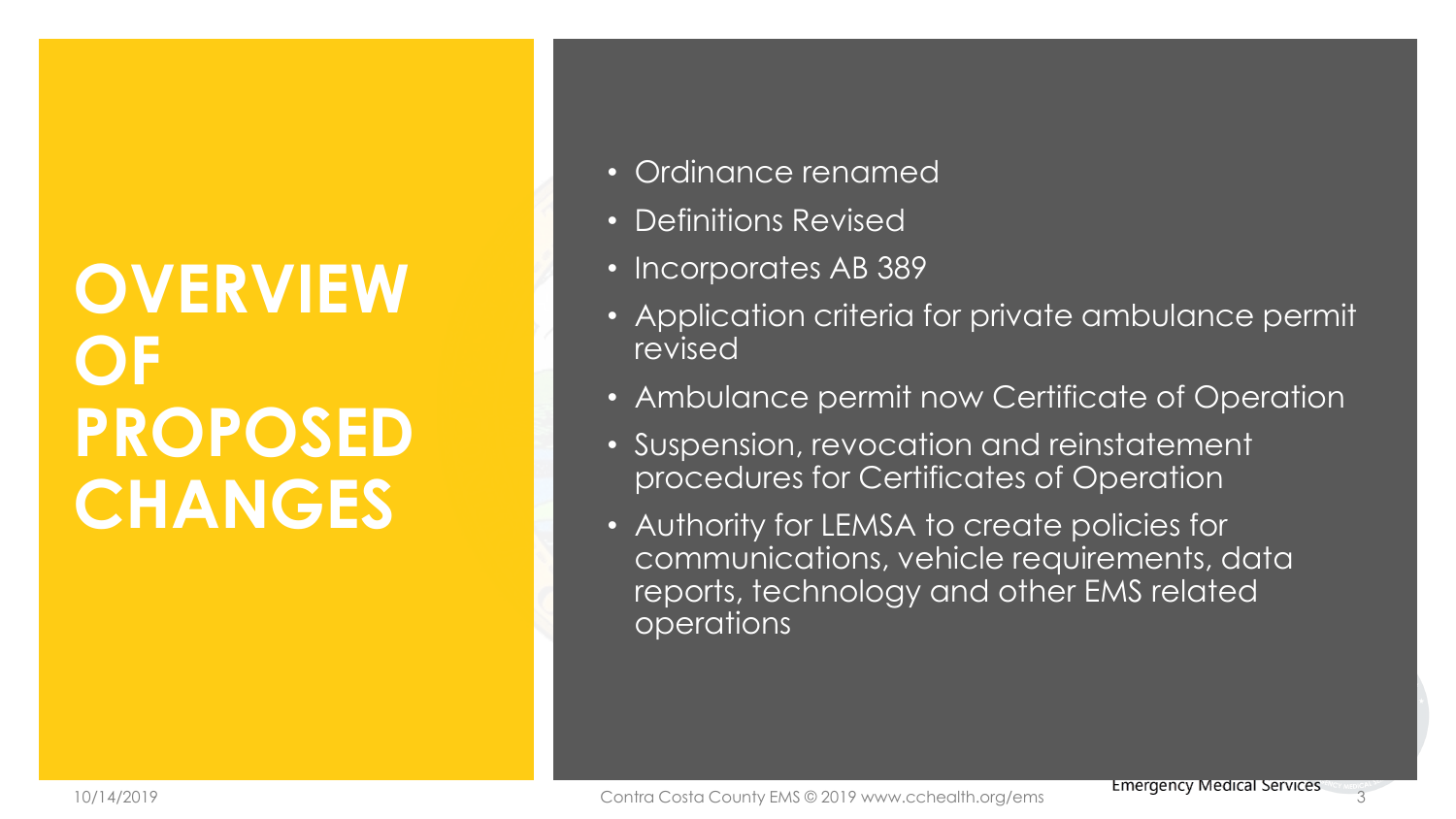### **OVERVIEW OF PROPOSED CHANGES**

- Transparency with public requiring posting of fees, permits and business licenses
- Application, Processing and Inspection Fees Added
- Regulation of Special Event Emergency Medical Service Standby companies and personnel
- Requirements for Special Event Medical Services at specified events
- Quality improvement requirements for ALS, BLS and CCT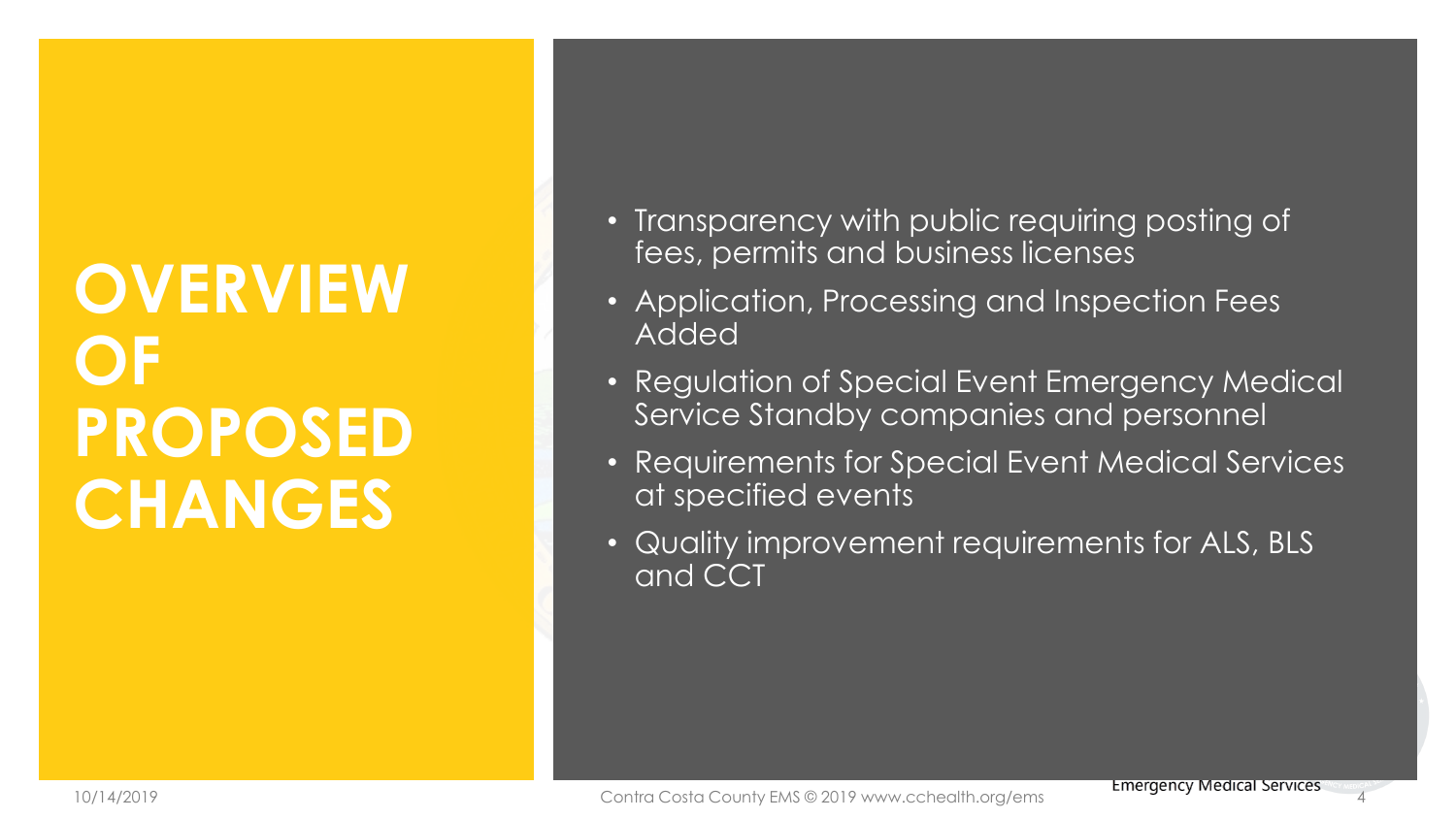### **OVERVIEW OF PROPOSED CHANGES**

- Emergency Vehicle Operations Course
- PPE requirements and infection control plans
- Ambulance security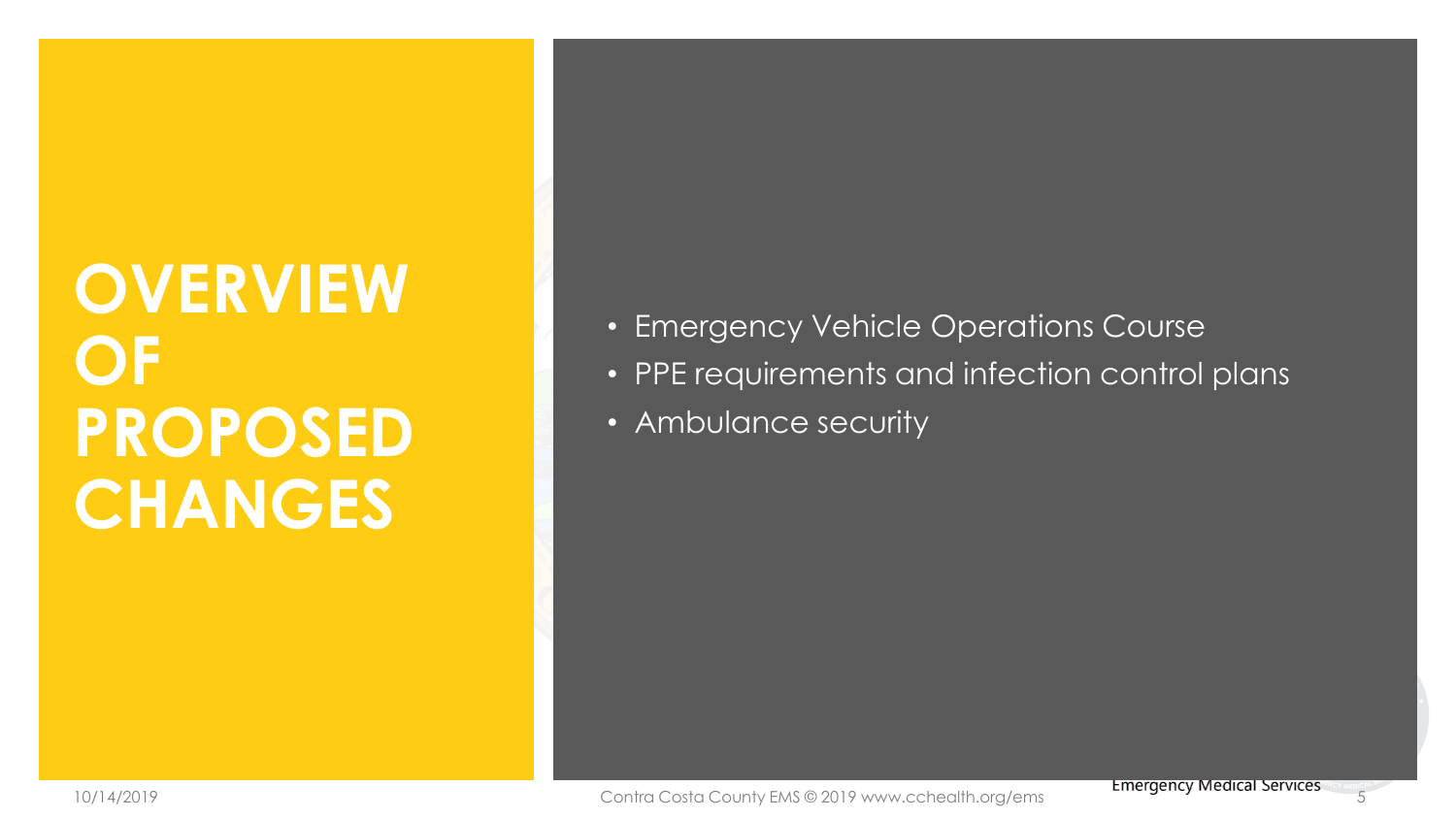**Denial, Suspension and Revocation Procedures**

Updated to conform with current law

Updated to provide more transparent appeal process

Created procedure and eligibility requirements for reinstating a suspended or revoked Certificate of **Operation** 

CONTRA COSTA

Contra Costa County EMS © 2019 www.cchealth.org/enth LALIII 3 LK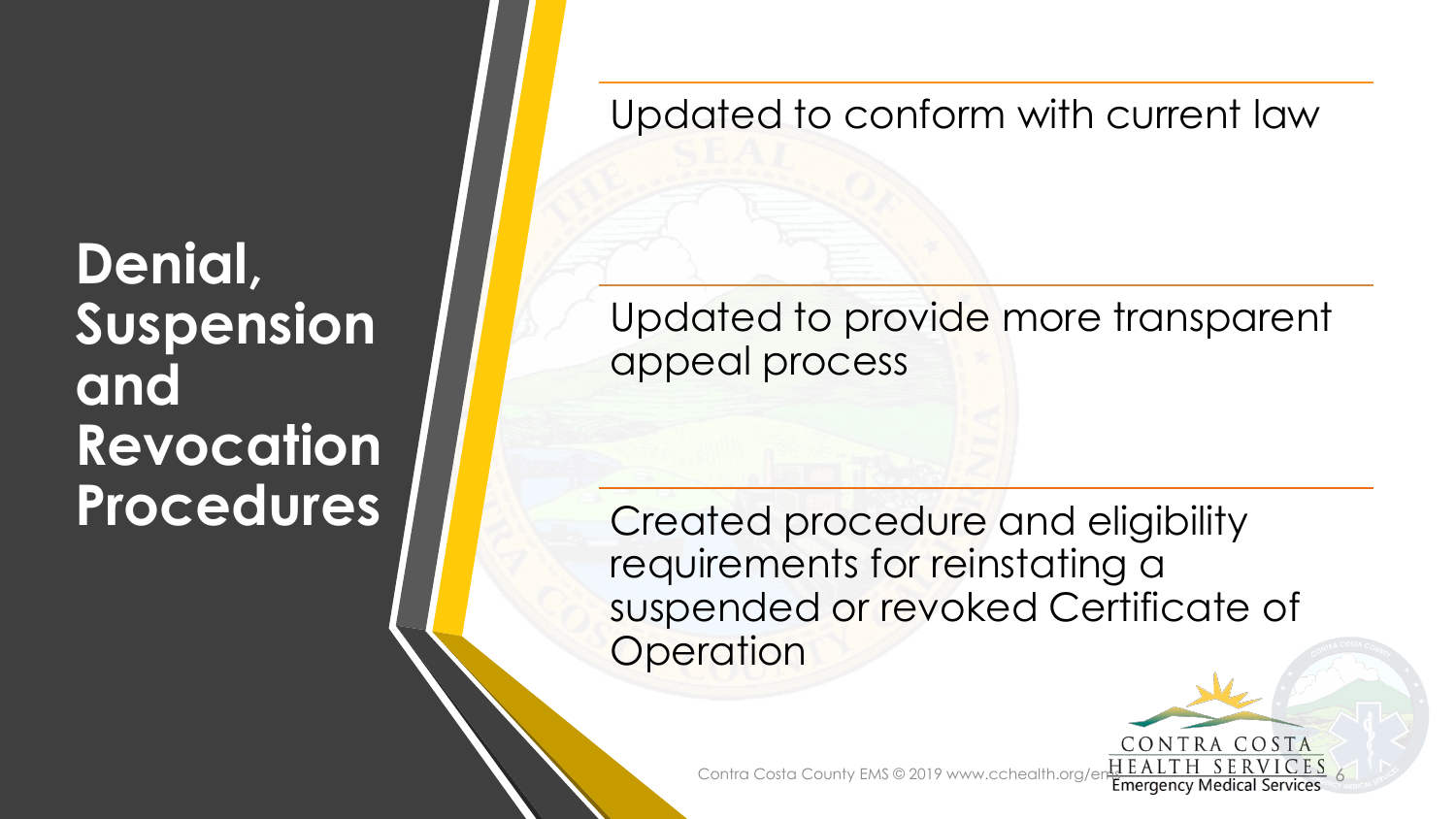

**Special Event Medical Standby Services**

- Need for EMS regulation over special event medical services was recognized after Concord Pavilion incident
- Unlicensed medical staff and revoked EMTs providing ALS care
- Patients with chest pain released post 12 lead by EMT
- Unlicensed ambulance services
- Non-traditional and unauthorized patient transport
- Misleading to the public and authorized first responders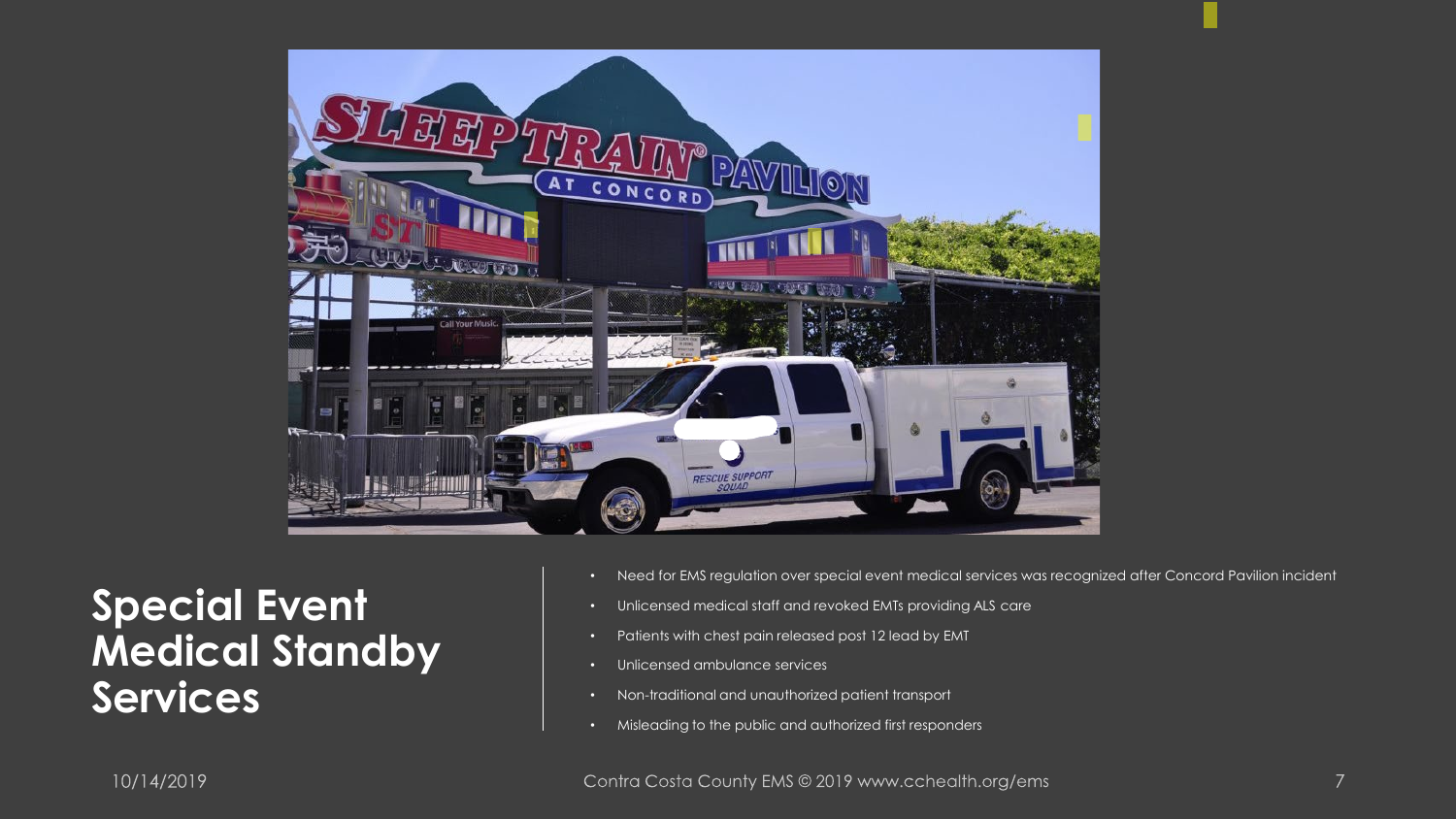

• No current regulation of equipment, treatment, or requirement that private EMS comply with policies, treatment guidelines, or MCI plans

# **Special Event Medical Standby Services**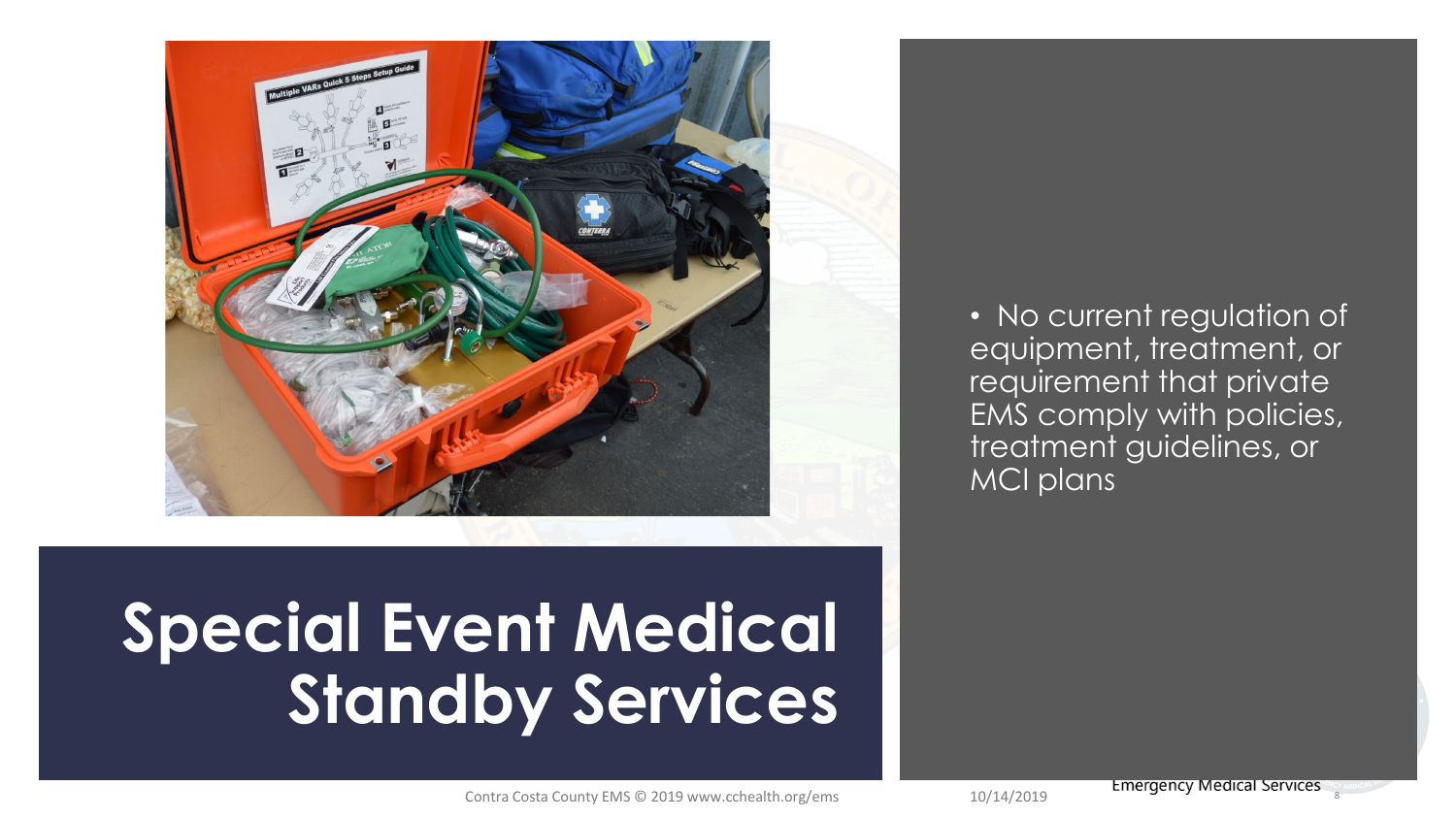# **Emergency Response Vehicle**

- Several non-EMS companies are using non-traditional emergency response vehicles to respond to medical emergencies and for patient transport
- Because these vehicles are not ambulances, they are not regulated by federal, state or local law.
- Revised Ordinance will give the EMS Agency the ability to inspect and permit emergency response vehicles.

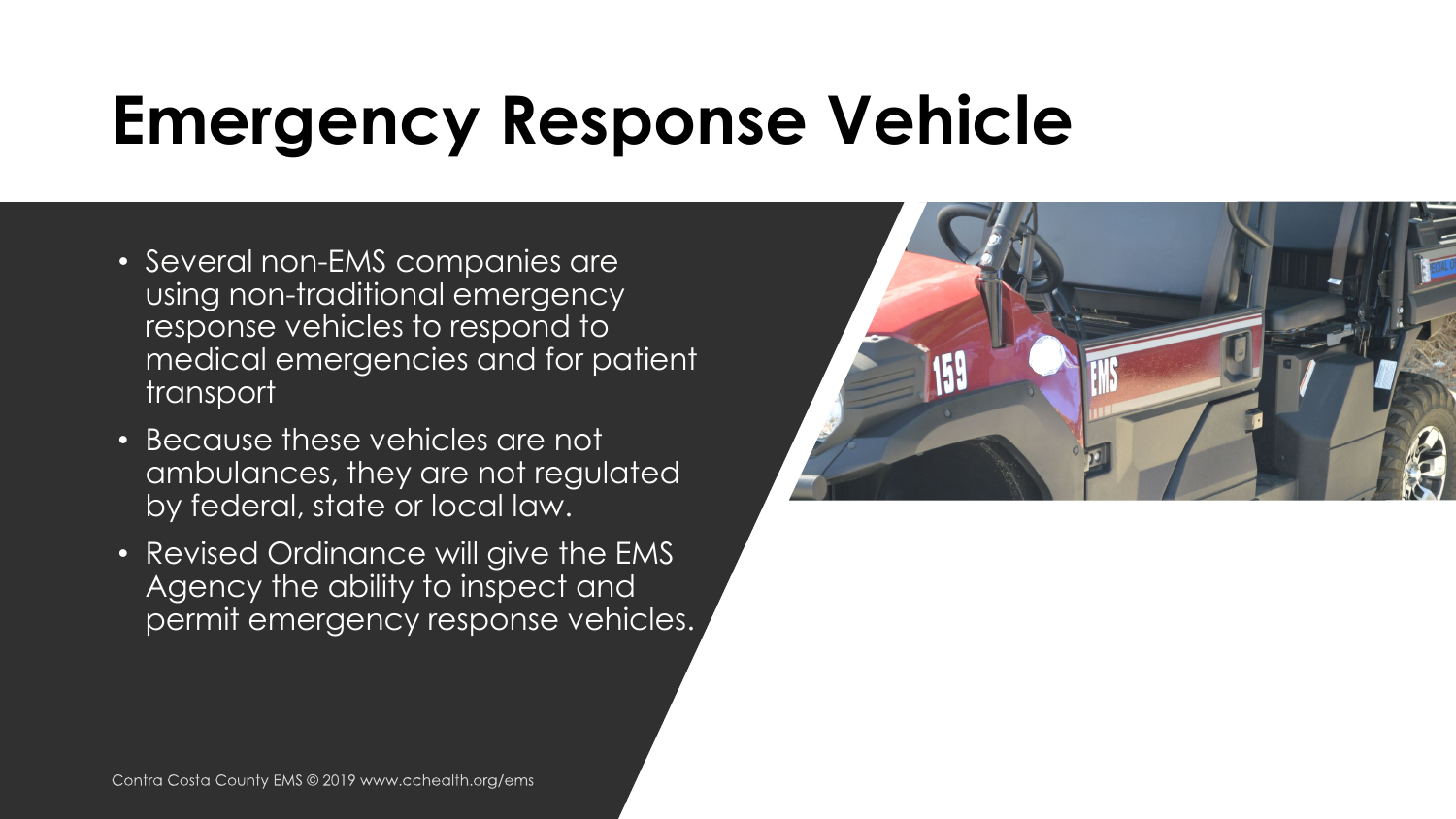#### **How the Revisions Help Cities**

Provides a mechanism for the Agency to oversee and regulate ambulances for incorporated cities

Ensures that ambulances operating in incorporated cities have properly trained staff and adequately equipped ambulances

Provides for safety and protection of patients in incorporated cities

CONTRA COSTA

Contra Costa County EMS © 2019 www.cchealth.org/entrol Emergency Medical